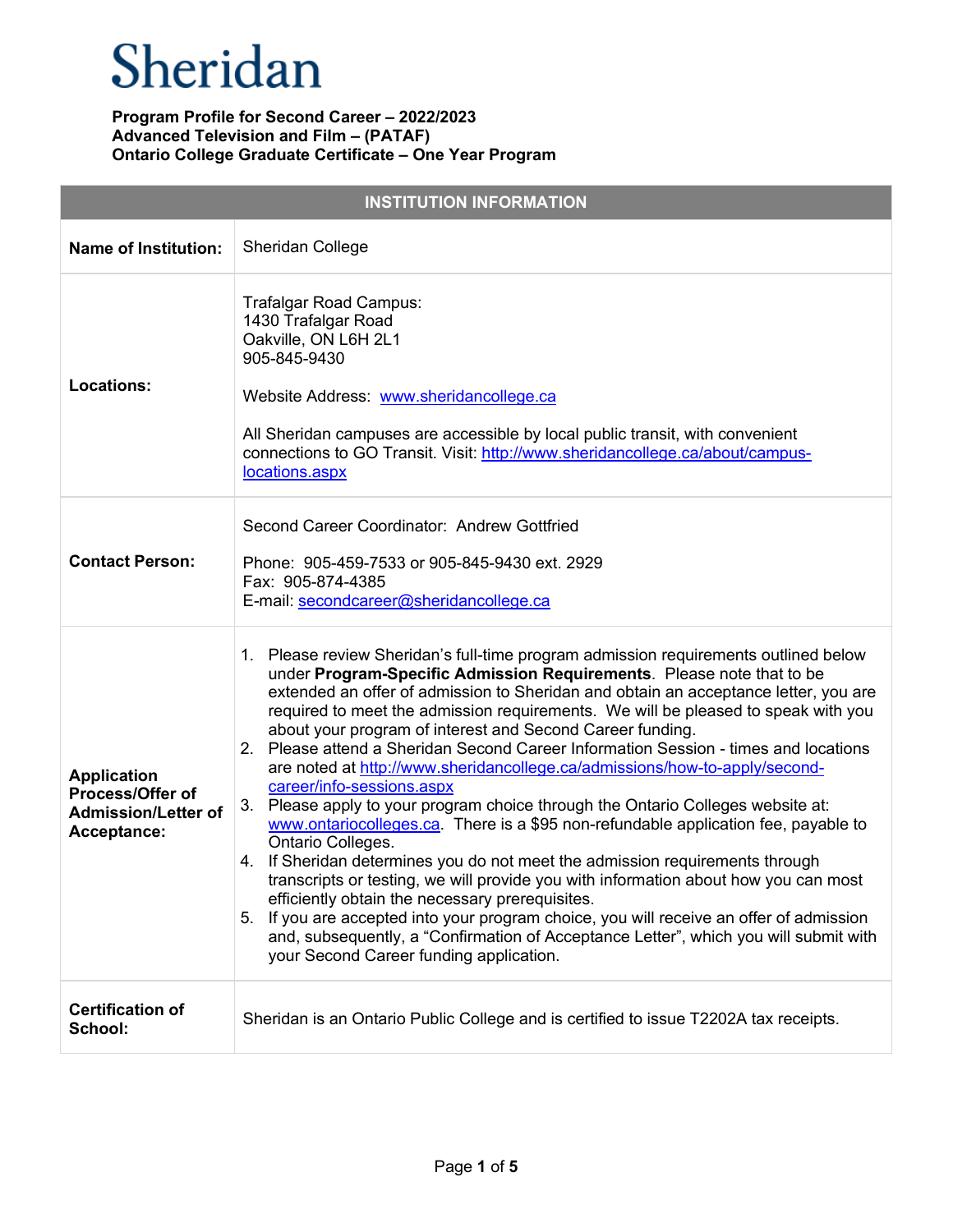| <b>Advanced</b><br>Standing:                                                                                | Visit our Pathways website for information at:<br>http://myotr.sheridaninstitute.ca/mypathways.html                                                                                                                                                                                                                                                                                                                                                                                                          |
|-------------------------------------------------------------------------------------------------------------|--------------------------------------------------------------------------------------------------------------------------------------------------------------------------------------------------------------------------------------------------------------------------------------------------------------------------------------------------------------------------------------------------------------------------------------------------------------------------------------------------------------|
|                                                                                                             | <b>PROGRAM INFORMATION</b>                                                                                                                                                                                                                                                                                                                                                                                                                                                                                   |
| Program<br>Name/Credential:                                                                                 | <b>Advanced Television and Film</b><br>Ontario College Graduate Certificate                                                                                                                                                                                                                                                                                                                                                                                                                                  |
| <b>Program-Specific</b><br><b>Admission</b><br><b>Requirements:</b>                                         | https://www.sheridancollege.ca/programs/advanced-television-and-film#tab=admission-<br>requirements                                                                                                                                                                                                                                                                                                                                                                                                          |
| <b>Program Offered</b><br><b>SEPTEMBER 2022</b><br><b>Start/End dates by</b><br>semester                    | Sept. 6, 2022<br>Jan. 9, 2023<br>May 8, 2023<br>$1$ To<br>To<br>3 <sup>1</sup><br>$\mathbf{2}$<br>To<br>Dec. 16, 2022<br>Apr. 21, 2023<br>Aug. 18, 2023                                                                                                                                                                                                                                                                                                                                                      |
| Program Length/<br><b>Hours/Weeks:</b>                                                                      | This is a 1 year full time program: 3 semesters of 15 weeks each with 1 reading<br>(break) week.<br>Classes are approximately 18 to 28 hours per week; hours are between 8:00a.m. and<br>10:00p.m., Monday to Friday. Some workshops may be schedule on weekends.<br>Programs starting in September have a holiday break of approximately 3 weeks and<br>the break between semesters 2 and 3 is 2 weeks.<br>Students will be notified about their class schedule prior to the beginning of each<br>semester. |
| <b>Class Size:</b>                                                                                          | Approximately 35                                                                                                                                                                                                                                                                                                                                                                                                                                                                                             |
| <b>Course Outline:</b>                                                                                      | https://www.sheridancollege.ca/programs/courses/course-outline-search                                                                                                                                                                                                                                                                                                                                                                                                                                        |
| <b>Registration Fee:</b><br>(applicable at time<br>of publication -<br>subject to change<br>without notice) | The \$95 non-refundable application processing fee paid to Ontario Colleges covers<br>application processing for one application cycle.                                                                                                                                                                                                                                                                                                                                                                      |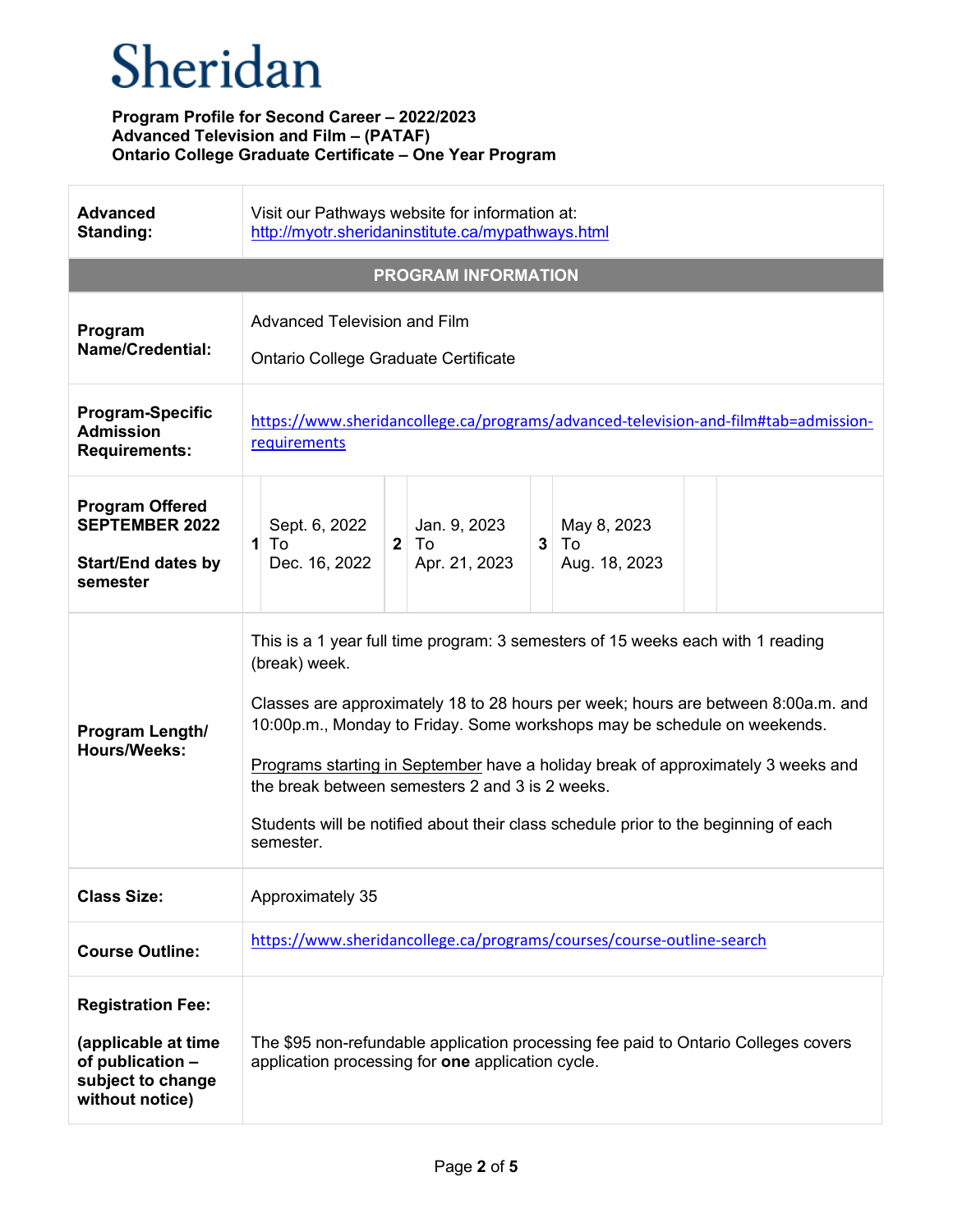| <b>Annual Tuition:</b><br>(applicable at time<br>of publication -<br>subject to change<br>without notice) | https://www.sheridancollege.ca/programs/advanced-television-and-film#tab=fees-and-<br>financial-aid<br>Tuition fees are regulated by the Ministry of Advanced Education and Skills<br>Development and a change could be made by action of the Ontario Government.<br>As the Fee Guide is prepared in advance, Sheridan reserves the right to make<br>changes due to errors and omissions. Additional fees will apply for some programs<br>with a modified curriculum. All information provided is current as of publication.                                                                                                                      |
|-----------------------------------------------------------------------------------------------------------|---------------------------------------------------------------------------------------------------------------------------------------------------------------------------------------------------------------------------------------------------------------------------------------------------------------------------------------------------------------------------------------------------------------------------------------------------------------------------------------------------------------------------------------------------------------------------------------------------------------------------------------------------|
| Parking:<br>(applicable at time<br>of publication -<br>subject to change<br>without notice)               | http://www.sheridancollege.ca/life-at-sheridan/campus-services/parking.aspx                                                                                                                                                                                                                                                                                                                                                                                                                                                                                                                                                                       |
| <b>Book Costs:</b><br>(applicable at time<br>of publication -<br>subject to change<br>without notice)     | Approximately \$630.00 per semester - 5% tax included                                                                                                                                                                                                                                                                                                                                                                                                                                                                                                                                                                                             |
| <b>Other Costs:</b>                                                                                       | Miscellaneous Costs - \$2,000 to \$5,000 - approximately<br>This cost covers the financing of films. Students are provided with film equipment and<br>facilities by the college but must cover additional costs.<br>Locker Fee - \$15 for one semester, \$25 for two semesters, and \$35 for one<br>academic year (September - August). All students must provide their own lock.<br>Payment will be by debit or credit card only. Please see the following link for more<br>details. https://www.sheridancollege.ca/life-at-sheridan/campus-services/parking.aspx<br>Please note ALL COSTS are approximate and subject to change without notice. |
| <b>Payment Policy for</b><br><b>Second Career:</b>                                                        | Please refer to your Fees Invoice for tuition deadlines as dates vary depending on<br>when you accept an offer.                                                                                                                                                                                                                                                                                                                                                                                                                                                                                                                                   |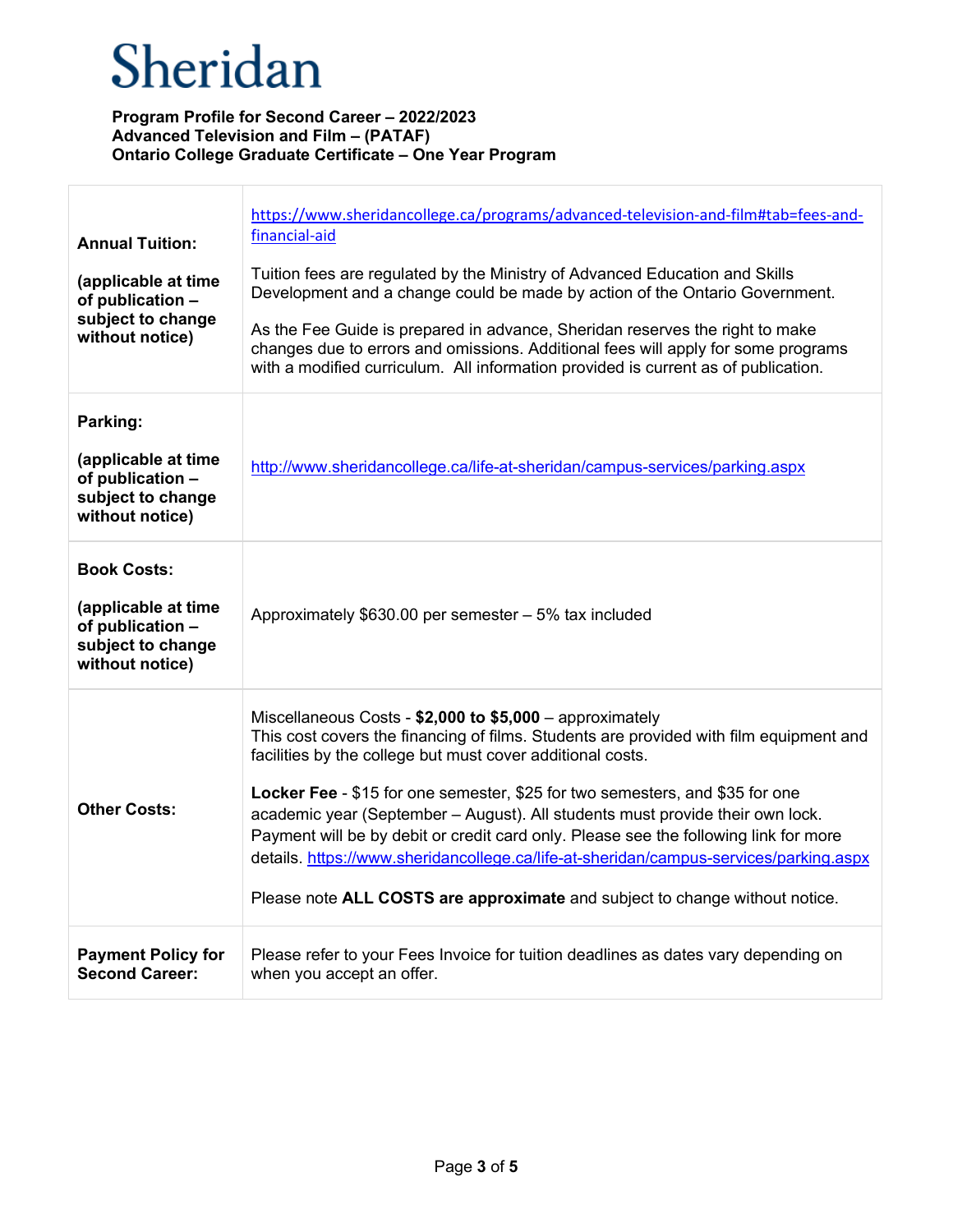| <b>Withdrawal/Refund</b><br>Policy:                             | Students must officially withdraw from Sheridan post-secondary programs via the<br>"Application for Term or Complete Program Withdrawal" form by the 10 <sup>th</sup> day of<br>scheduled classes<br>All fees are subject to a \$500 non-refundable registration charge, in accordance with<br>policy set by the Ministry of Advanced Education and Skills Development.<br>Any refund, less the non-refundable registration charge, will be refunded to the<br>student in the form of a cheque. Students who pay for two or more terms in advance<br>will receive a full refund of second semester fees providing the withdrawal is received<br>prior to the fee payment deadline date of the subsequent term.<br>Please note: As a Second Career-funded student, all refunds are to be returned to<br>your funder. |
|-----------------------------------------------------------------|---------------------------------------------------------------------------------------------------------------------------------------------------------------------------------------------------------------------------------------------------------------------------------------------------------------------------------------------------------------------------------------------------------------------------------------------------------------------------------------------------------------------------------------------------------------------------------------------------------------------------------------------------------------------------------------------------------------------------------------------------------------------------------------------------------------------|
| <b>Your Second Career</b><br>and Career<br><b>Opportunities</b> | https://www.sheridancollege.ca/programs/advanced-television-and-film#tab=careers                                                                                                                                                                                                                                                                                                                                                                                                                                                                                                                                                                                                                                                                                                                                    |
| <b>Method of</b><br>Instruction:                                | Courses are instructor-led. Students will engage in a variety of applied learning and<br>experiential activities and will complete projects.                                                                                                                                                                                                                                                                                                                                                                                                                                                                                                                                                                                                                                                                        |
| <b>Equipment</b><br><b>Availability:</b>                        | Students will have access to computers in open access computer labs.                                                                                                                                                                                                                                                                                                                                                                                                                                                                                                                                                                                                                                                                                                                                                |
| <b>Instructor</b><br><b>Qualifications:</b>                     | Our faculty is hired based on a combination of industry experience and academic<br>qualifications. Most full-time faculty have relevant Master's degrees and/or<br>professional certifications where applicable.<br>Our faculty is provided with opportunities to engage in professional development to<br>ensure currency in their field and proficiency in teaching adults.                                                                                                                                                                                                                                                                                                                                                                                                                                       |
| <b>Curriculum Design:</b>                                       | All programs are designed and kept up to date with input from Program Advisory<br>Committees which include representation from employers and industry organizations.<br>The Centre for Teaching and Learning at Sheridan oversees the design of new<br>programs and courses and maintains a schedule of program review to keep programs<br>up to date.                                                                                                                                                                                                                                                                                                                                                                                                                                                              |